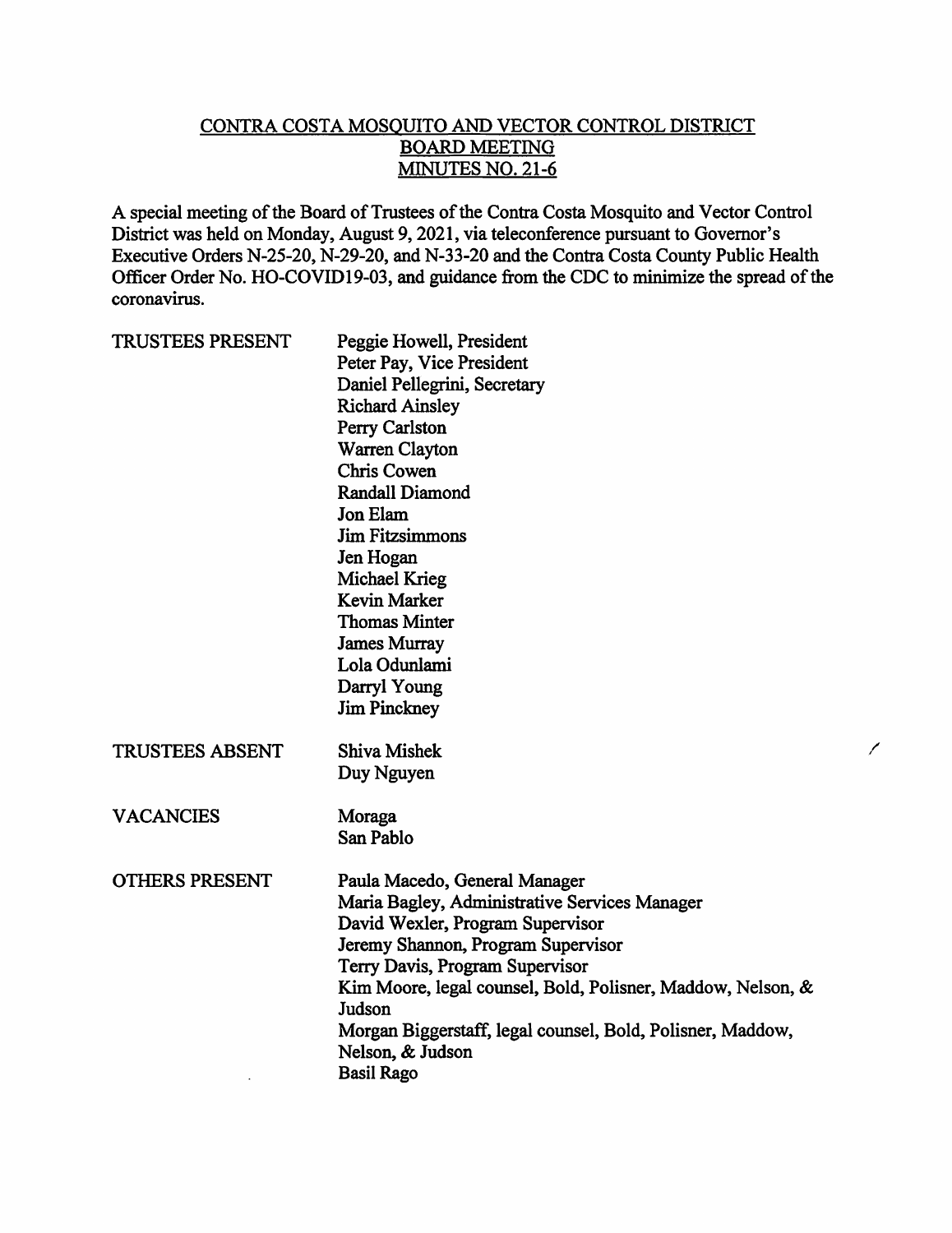# **CALL TO ORDER**

President Howell called the meeting to order at 7:01 p.m. Roll Call: A roll call indicated that 17 Trustees were present, three were absent, and there are two vacancies. Trustee Ainsley joined the meeting at 8:09 p.m. Pledge of Allegiance

1. APPROVAL OF THE AMENDED AGENDA AS POSTED - There were no additional changes to the posted agenda and the agenda was adopted by rule.

#### $2.$ PUBLIC INPUT ON NON-AGENDA ITEMS - None

 $3.$ **ACTION ITEMS** 

### A. Public Hearing to Consider Abatement of nuisance on the property located at or near: 8650 Byron Highway, Brentwood, CA 94513; Contra Costa County **Assessor's Parcel Number 020-180-049**

- i. Opened Public Hearing with Remarks by Board President - President Howell opened the public hearing at 7:05 pm and summarized the Board previously adopted Board Policy on Mosquito Control, and the abatement process.
- Warning and Notice to Abate a Public Nuisance Program Supervisor Shannon  $\ddot{\mathbf{i}}$ stated that District staff served a Notice of Nuisance Abatement and Hearing on or about July 28, 2021 as well as posted the Notice on the property. The notice advised Basil Rago and Barbara Rago of the right to attend a public hearing concerning the notice, at the present meeting.
- Testimony by District Staff Program Supervisor Shannon presented data iii. regarding the property, location, numbers of work records and larvicide and adulticide applications associated with the site for the past 3 years, and West Nile virus activity in the area in the past 3 years. Program Supervisor Shannon stated that a warning letter had been sent to the property owners on October 1, 2020 relaying deficient water and land management conditions contributing to mosquito problems and with specific instructions to remedy those conditions. The District received no contact from the owners and overirrigation practices continued. In addition, a copy of the letter was provided by field staff and reviewed in person with onsite operator. Overirrigation continued with inconsistent notice to the District. Field staff continued to attempt to communicate with operators on site. Staff noticed some improvements in irrigation practices from spring 2021 through July 2021 but only received contact from owners once abatement documents were served. In addition, Shannon presented data on the mosquito sampling conducted in the property in 2021, showing that even as there has been some improvement in irrigation practices, field staff recorded the presence of larvae and adult mosquitoes as late as August 2, 2021.
- Testimony by Property Owner and Representatives Mr. Rago submitted a letter iv. to General Manager Macedo, which was attached to these minutes, and was read at the meeting. Mr. Rago stated that he had not received the letter mailed by the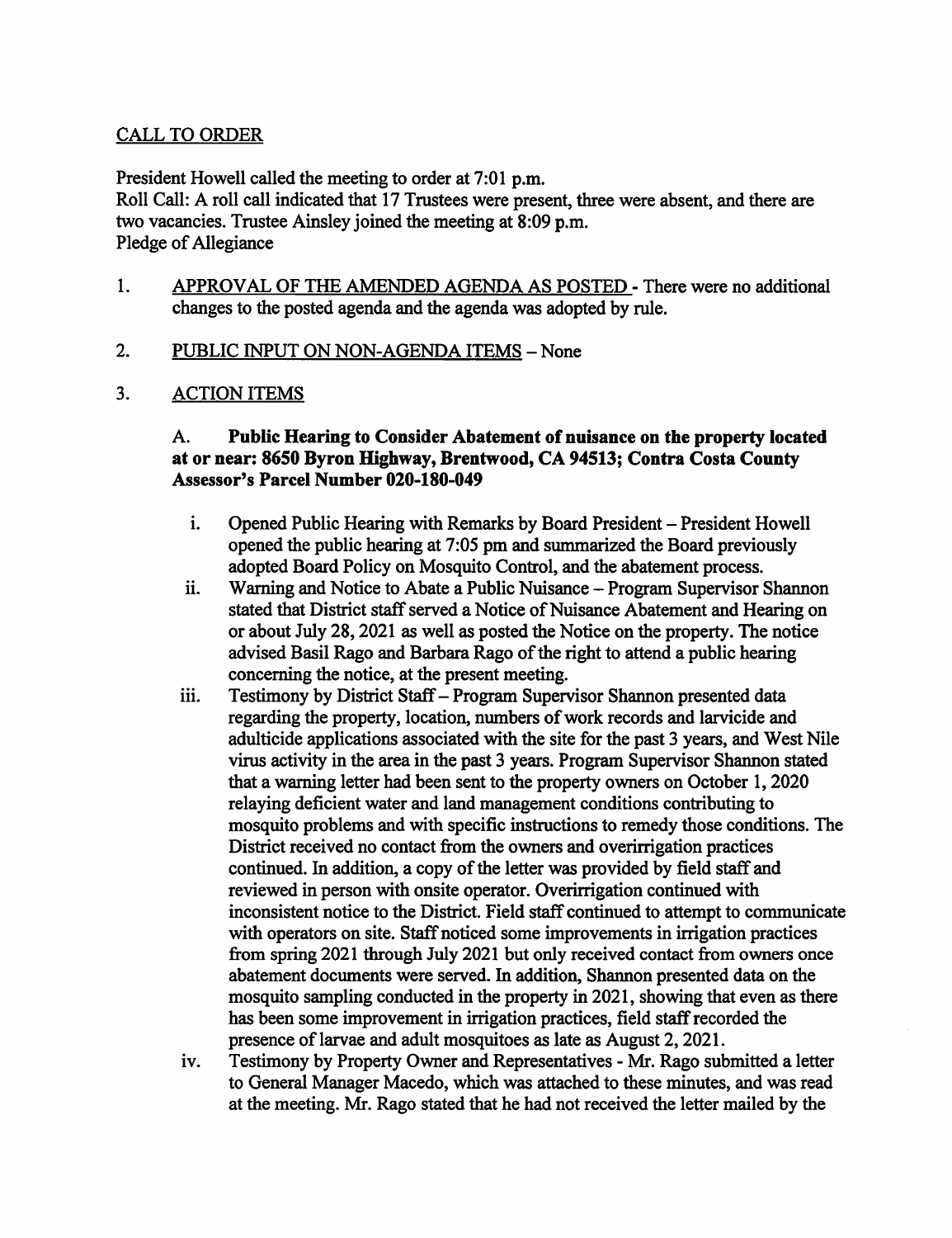District in October 2020 and that his daughter had not notified him of the letter. He further stated that he is willing to cooperate with the District to do what needs to be done to resolve the mosquito problem.

- Public Testimony None  $\mathbf{v}_t$
- Further Staff Testimony General Manager Macedo explained the different eggvi. laying and biting behavior between the nuisance mosquitoes (Aedes) and Culex, responsible for WNV transmission. She spoke about the potential for it to become a threat for disease transmission, as the District has already identified West Nile virus activity in East county this year. Program Supervisor Shannon stated that he recommends the abatement to ensure that the positive changes that have been occurring in the past months will continue and that the problem will be resolved. Program Supervisor Wexler added that the number of employee hours and material spent in this property exceeds the time spent on any other property of the same type in the county. President Howell asked General Manager Macedo to explain the purpose of the resolution.
- vii. Close Public Hearing – President Howell closed the Public Hearing at 7:32 pm.
- Board Deliberation President Howell asked for questions from the Board. viii. Discussion followed. Trustee Fitzsimmons asked whether the Board had the ability to not take action at this meeting and resume if improvements are not made. Morgan Biggerstaff, legal counsel, explained that, alternatively, the Board has the ability to amend the resolution modifying the timeline contingent on Mr. Rago following the District's recommendations. General Manager Macedo explained that the timeline proposed takes into consideration that we are in the middle of the summer, with west Nile virus activity in the area, and we need it resolved as soon as possible. Trustee Elam spoke about the amount of public money already spent on this property, and the possibility of setting precedence by not following and implementing District policies. Trustees asked additional clarifying questions regarding actions that will be taken before and after August 23, 2021, according to the resolution. Trustee Murray asked about the District's ability to recover cost and assess fees for future mosquito problems on this property. Morgan Biggerstaff, legal counsel, explained that the current resolution, as written, allows the District to make sure it does not recur and allows the District to abate in case of a future problem. Trustee Pinckney asked if Mr. Rago has been clearly instructed about the improvements needed. General Manager Macedo stated that District staff will meet with Mr. Rago if he so desires, and that District staff has explained in detail to Mr. Rago's daughter and the operator.
	- Consider Adoption of Resolution 21-3 Finding and Determining the Existence of ix. a Public Nuisance, Ordering Payment of Nuisance Abatement Costs

 $**$ Motion was made by Trustee Cowen and seconded by Trustee Pellegrini to approve resolution 21-3. Motion passed unanimously.

 $\mathbf{B}$ . Public Hearing to Consider Abatement of nuisance on the properties located at or near: 17001 Highway 4, Discovery Bay, CA 94505; Contra Costa County Assessor's Parcel Numbers 002-210-003, 002-220-001, 002-220-002, 002-220-003,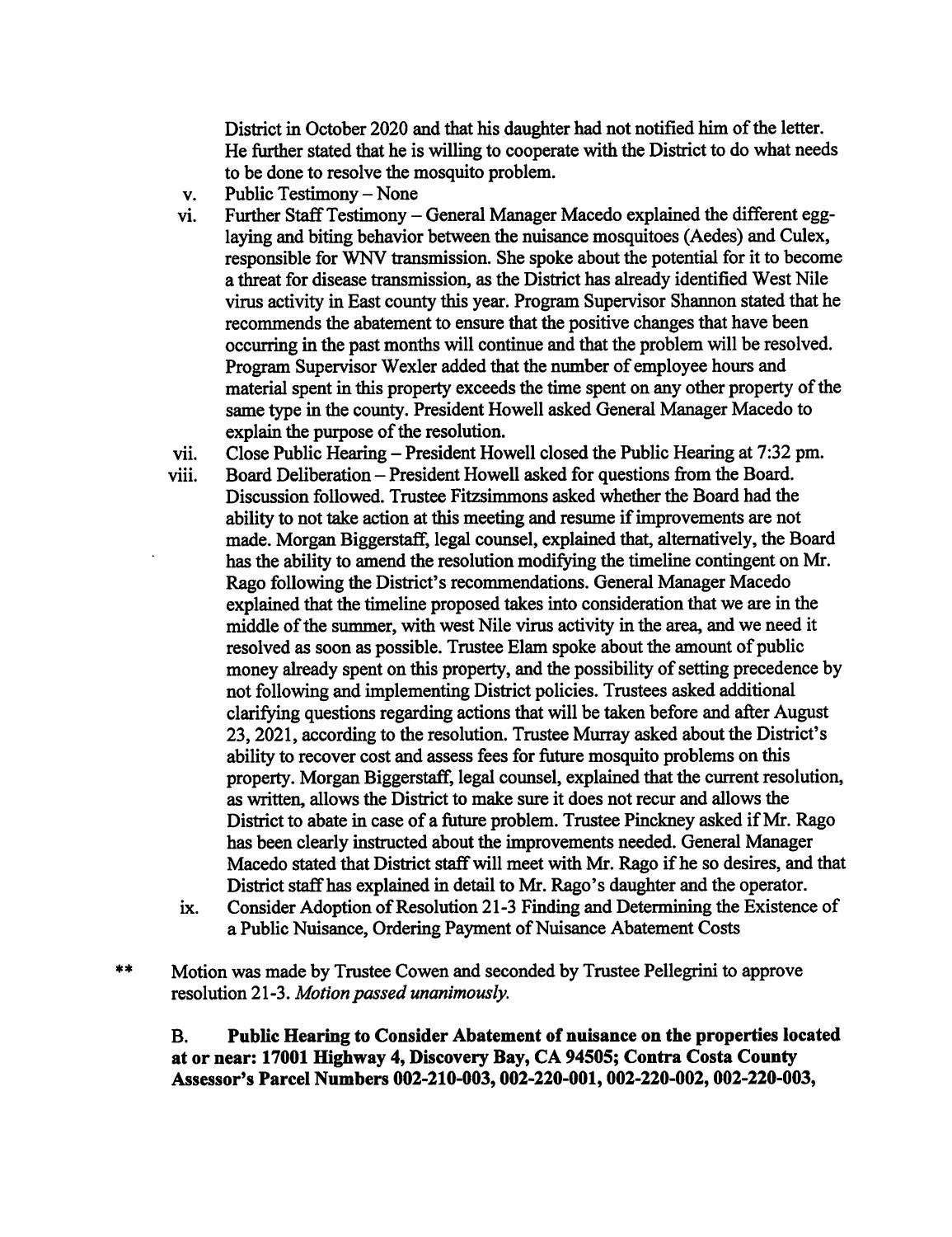## 002-230-001, 002-230-002, 002-250-001, 002-250-003, 002-250-004, 002-250-006, 008-340-035, and 008-340-042

- $\mathbf{i}$ . Opened Public Hearing with Remarks by Board President – President Howell opened the hearing at 8:01 pm.
- ii. Warning and Notice to Abate a Public Nuisance – Program Supervisor Shannon stated that District staff served a Notice of Nuisance Abatement and Hearing on or about July 29, 2021 as well as posted the Notice on the property. The notice advised Property Reserve Inc and/or Bruce Christensen of the right to attend a public hearing concerning the notice, at the present meeting.
- Testimony by District Staff Program Supervisor Shannon presented data iii. regarding the property, location, acreage, numbers of work records and larvicide and adulticide applications associated with the site for the past 3 years, as well as West Nile virus activity in the area in the past 3 years. Program Supervisor Shannon stated that warning letters had been sent to owner address and local address on October 9, 2020, and April 15, 2021, relaying deficient water and land management conditions. District staff also provided an overview of problem locations within the property, improvements needed, and irrigation guidelines to Gareth Fisher, tenant, via email on June 2, 2021, to which he replied on June 23, 2021 stating observations would be reviewed and addressed. No improvements were noted and overirrigation continued. Shannon added that multiple phone conversations followed in June and July 2021, but excessive irrigation continued. In addition, Shannon presented data on the mosquito sampling conducted in the property in 2021, and on the estimated cost of treating the property in 2021, which exceeds \$10,000 in material costs alone. Due to the large acreage of this property, it has also affected the nearby residents, resulting in multiple service requests in the area.
- iv. Testimony by Property Owner and Representatives – None. President Howell noted that the property owner had been properly served and given an opportunity to appear before the Board of Trustees.
- **Public Testimony None** v.
- Further Staff Testimony (if needed) None vi.
- Close Public Hearing  $-$  at 8:11 pm vii.
- viii. Board Deliberation - President Howell asked if there were any additional questions. There were none.
- Consider Adoption of Resolution 21-4 Finding and Determining the Existence of ix. a Public Nuisance, Ordering Payment of Nuisance Abatement Costs
- $***$ Motion was made by Trustee Pellegrini and seconded by Trustee Pinckney to approve the resolution 21-4. Motion passed unanimously.
- $4.$ ADJOURNMENT - 8:16 p.m.

I certify the above minutes were approved as read or corrected at the meeting of the Board held on September 13, 2021.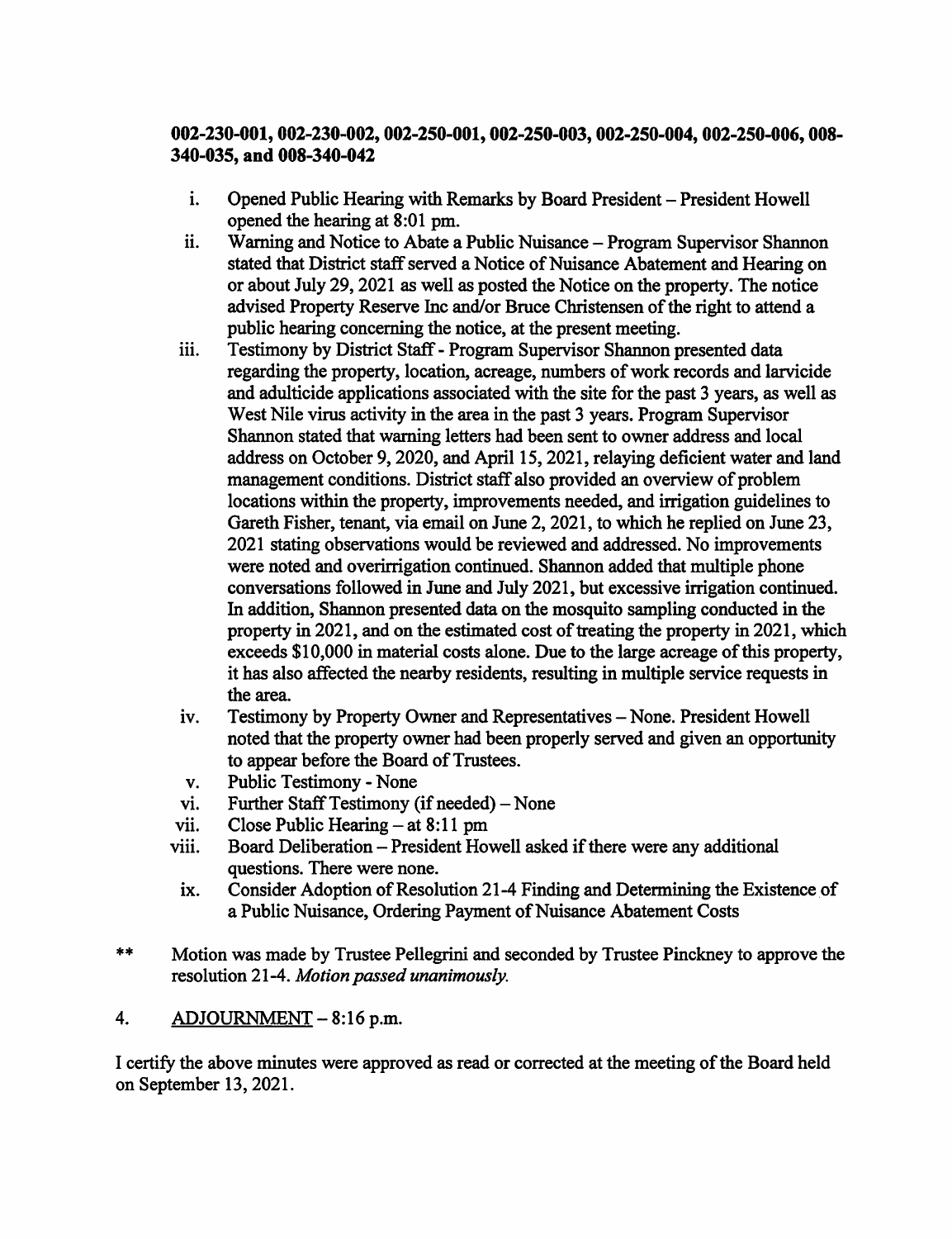| Ayes:    |  |
|----------|--|
| Noes:    |  |
| Abstain: |  |
| Absent:  |  |



Daniel Pellegrini/ /<br>2021 Secretary, Board of Trustees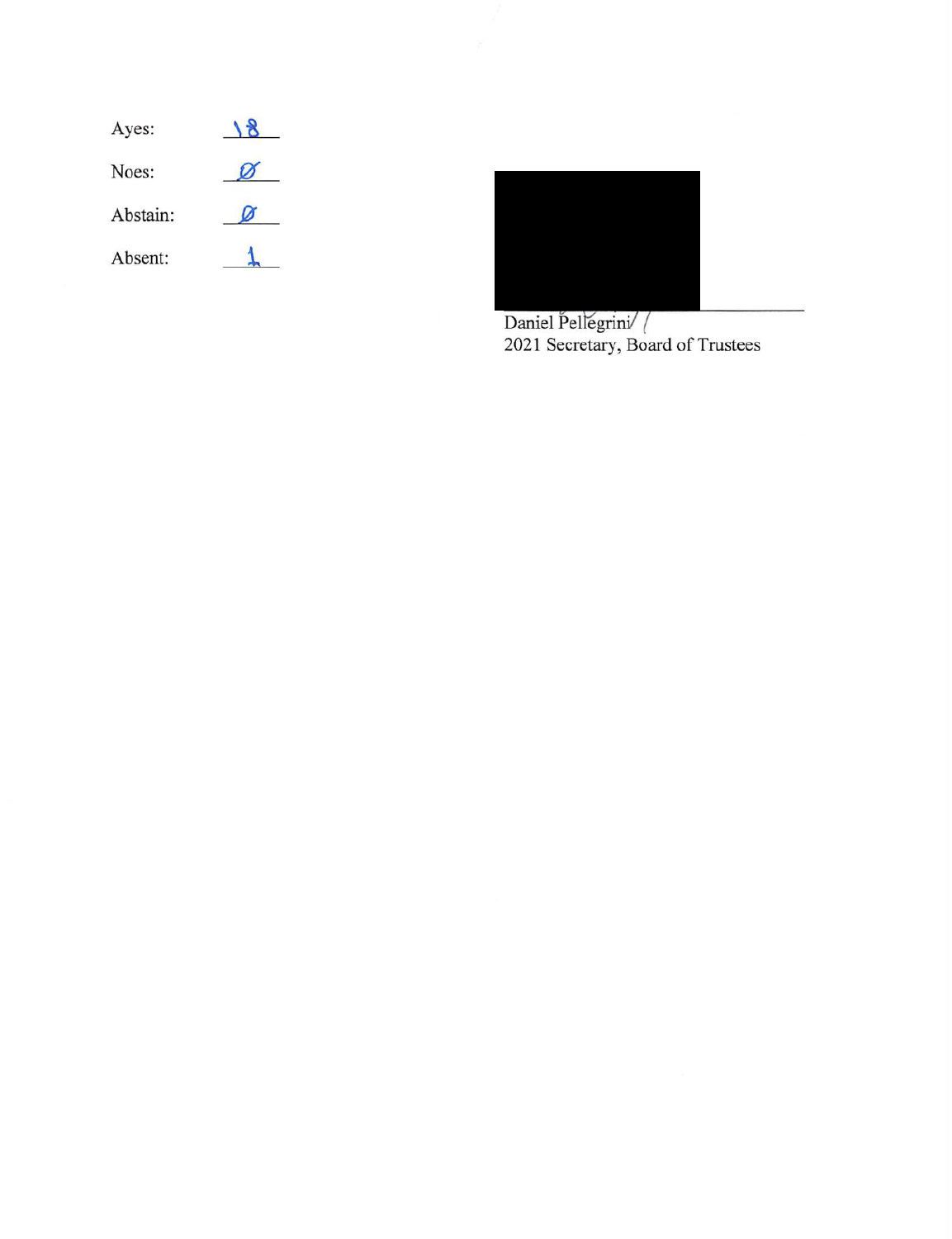

## **Public Comment**

**B Rago** <br/>**Sun, Aug 8, 2021 at 5:00 PM**  $\blacksquare$  **Sun, Aug 8, 2021 at 5:00 PM** To: "pmacedo@contracostamosquito.com" <pmacedo@contracostamosquito.com>

**Paula Macedo <pmacedo@contracostamosquito.com>**

Comment on Board of Trustees Special Meeting Scheduled for Monday August 9, 2021, 7:00PM

Agenda Item 3 A

Public Hearing to Consider Abatement of nuisance on property located at or near: 8650 Byron Highway, Brentwood, CA 94513: Contra Costa County Assessor's parcel Number 020-180-049

My name is Basil Rago. I am the owner of the property located at 8650 Byron Highway Brentwood California.

I am responding to the "Notice of Nuisance Abatement and Hearing" that was served on 7/28/21 and to the FEDEX delivery of the proposed Resolution 21-3.

The Notice mentions 2 reason for the hearing:

- 1. I did not respond to correspondence mailed to me on October 1, 2020.
- 2. That field contacts in the ensuing months did not alleviate the problem.

With regards to the correspondence sent to me, I simply never received it and was not aware of it. If I had, I certainly would have responded, and hopefully we would not have gotten to this point.

With regards to the field contacts not alleviating the problem.

When I first purchased the property a little over 2 years ago it was apparent that there was a huge mosquito problem. At that time, I contacted the District and worked with a field person named Jeremy (I did not get his last name)

I do not live at the property, but in the beginning, I was at the property several times a week. Each time we irrigated, I would call Jeremy to notify him. He would come out and usually treat the standing water in the ditches running alongside the Byron Highway. He would also put fish in the water troughs.

Since Covid-19 hit I have not been able to travel, and have not been able to get to the property very often.

I leave the day to day operations to my daughter, who lives on the property, and to a full-time worker who schedules and carries out the irrigation process. They have been working closely with 2 other District field contacts. First with Olivia and now with Maya.